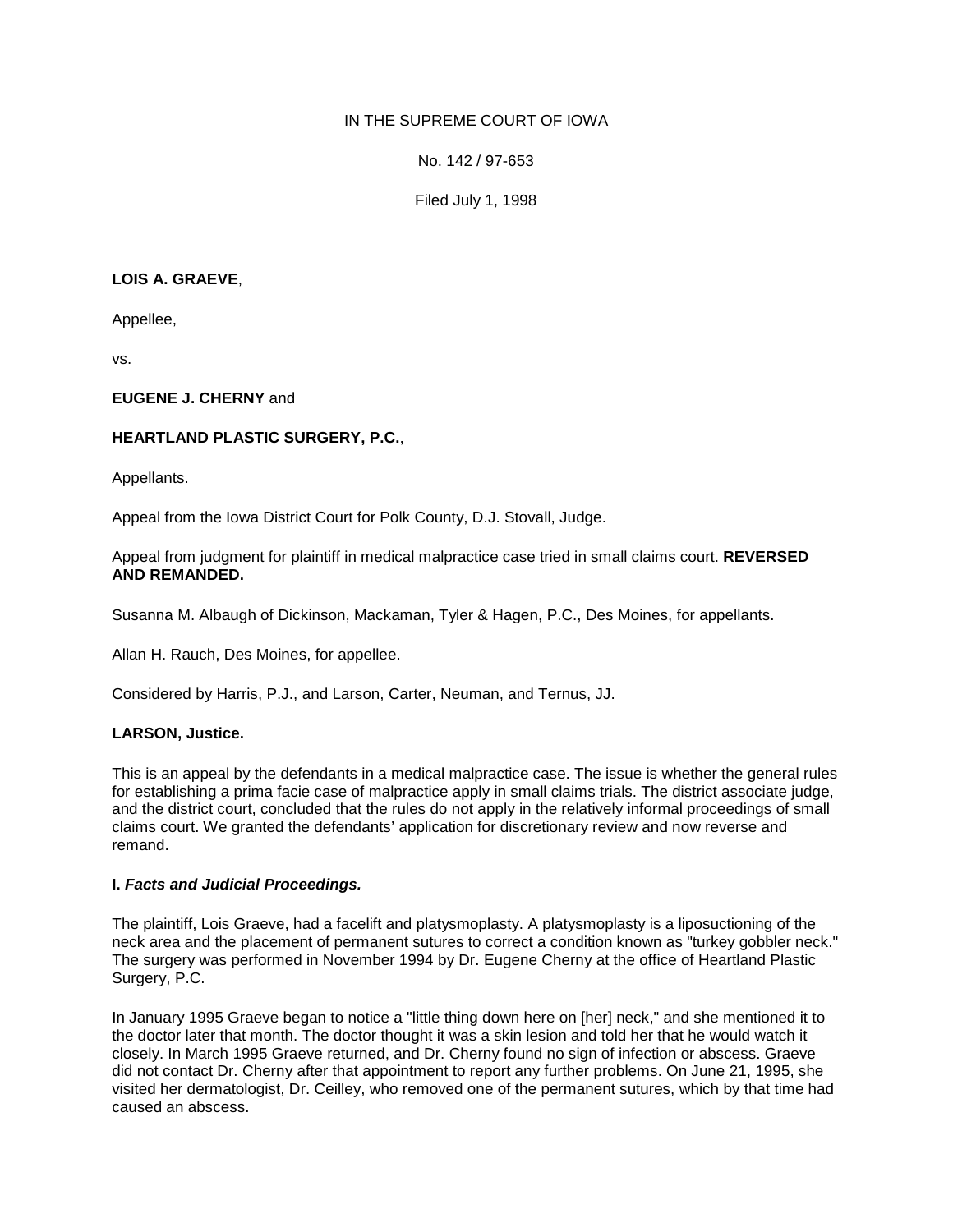Graeve sued Dr. Cherny and Heartland in small claims court. Graeve testified in her own behalf, but she did not present any expert testimony as to the doctor's standard of care. The defendants presented evidence from a plastic surgeon that Cherny's care of Graeve met the applicable standard of care. The doctor testified:

> If you have a small lump in a post-liposuction patient, I don't know of anybody who would be interested in biopsying something like that in the first three or four months after surgery. I don't think that would be standard of care at all.

Dr. Cherny, the operating doctor, also testified that his care of the patient was appropriate based on her condition at the time he saw her.

Expert testimony is ordinarily required in medical malpractice cases in order to establish a prima facie case of negligence. *See* Iowa Code § 147.139 (1997); *Kennis v. Mercy Hosp. Med. Ctr.*, 491 N.W.2d 161, 165 (Iowa 1992). However, in rejecting the defendants' challenge to the sufficiency of the plaintiff's evidence, the district associate judge stated:

> Well, as far as this Court is concerned, there's no motions in small claims, so as far as this Court is concerned, she's suing on the basis of negligent care and treatment, and she can testify to that on her own. She doesn't need an expert. So your motion is overruled.

The court granted judgment for the plaintiff for \$825. The defendants appealed to the district court, which affirmed, ruling that the substantive requirements for a prima facie case of malpractice are not required in small claims court. The ruling was based, in part, on a very pragmatic consideration: in many small claims cases, it would be economically unfeasible to require the plaintiff to produce expert evidence.

### **II.** *The Law.*

As the district court noted, the legislature intended to provide an informal manner of trial in small claims cases—at least procedurally. We have said:

> For these small claims suits, the legislature thought it was in the public interest to provide a simpler, easier, and less expensive procedure than was afforded in district court under the Rules of Civil Procedure. Under the plan an action can be brought by filing a form provided by the clerk of court. The clerk can help fill out the form. According to § 631.7(1) no formal written pleadings or motions are required although the court may allow them. Fees and costs are paid in advance.

*Barnes Beauty College v. McCoy*, 279 N.W.2d 258, 259 (Iowa 1979) (citations omitted).

The informality in such cases, however, is not without limitations. Iowa Code section 631.11(1) (1997), for example, provides that "[t]he hearing shall be to the court, shall be simple and informal, and shall be conducted by the court itself, without regard to technicalities of *procedure*." (Emphasis added.) In addition, Iowa Code section 631.11(4) requires that "[j]udgment shall be rendered, based upon *applicable law* and upon a preponderance of the evidence." (Emphasis added.)

The "applicable law" in medical malpractice cases is well established:

In order to establish a prima facie case of medical malpractice, plaintiff must show evidence which establishes the applicable standard of care, demonstrate this standard has been violated, and develop a causal relationship between the violation and the alleged harm.